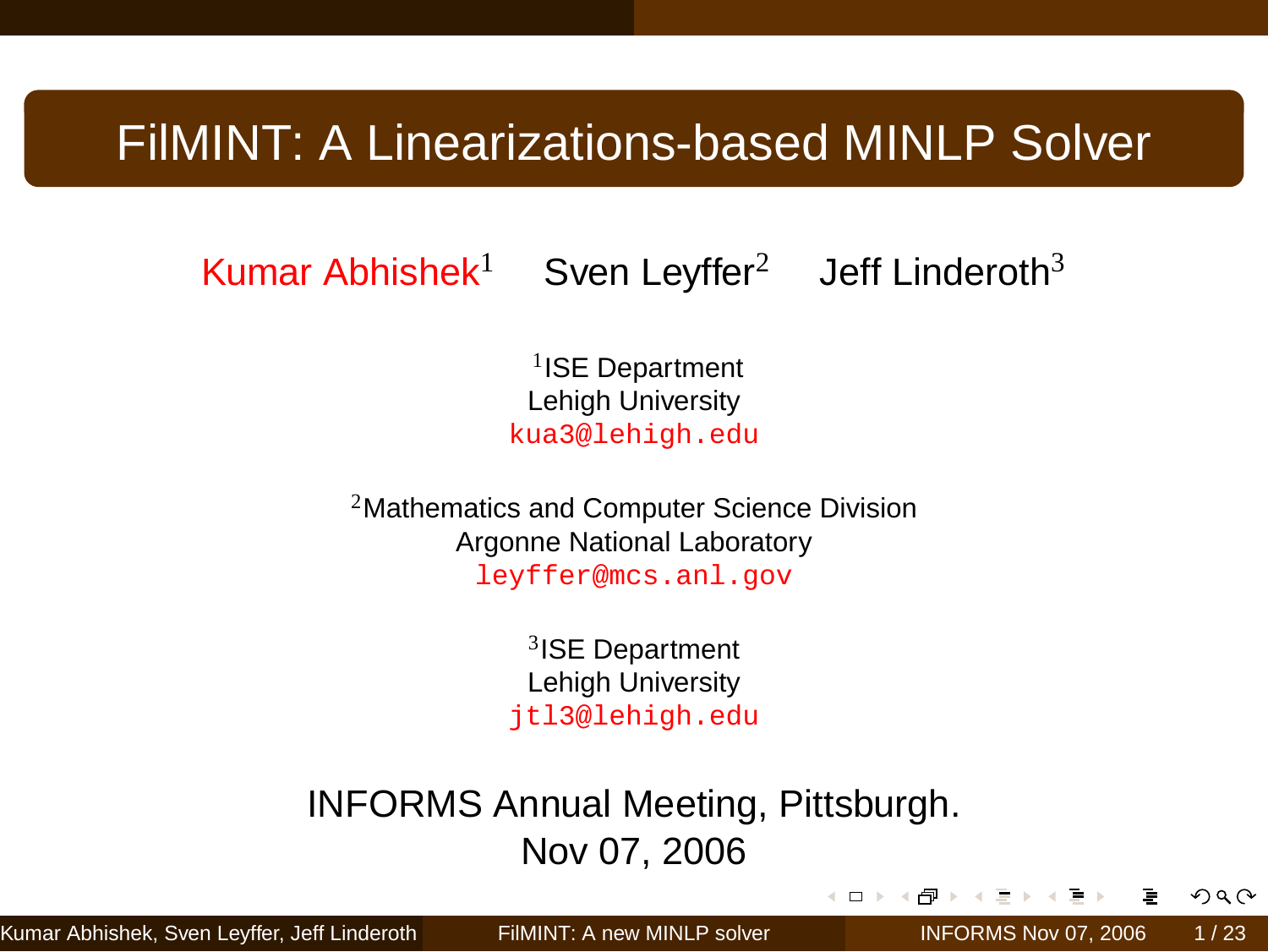#### MINLP Formulation

ZMINLP = minimize 
$$
f(x, y)
$$
  
subject to  $g_j(x, y) \le 0, \quad j = 1, ..., m,$   
 $x \in X, y \in Y \cap \mathbb{Z}^p,$ 

subject to *gj*(*x*, *y*) ≤ 0, *j* = 1, . . . , *m*, (MINLP)

where

$$
X \stackrel{\text{def}}{=} \{x \mid x \in \mathbb{R}^n, Dx \le d\},
$$
  

$$
Y \stackrel{\text{def}}{=} \{y \mid y \in \mathbb{R}^p, Ay \le a, y^l \le y \le y^u\}.
$$

● *f*, *g<sub>i</sub>* are twice continuously differentiable (convex) functions.

*x* and *y* are continuous and discrete variables respectively.

#### • An NP-hard problem.

• A number of interesting applications...

 $\leftarrow$   $\Box$   $\rightarrow$ 一句 E K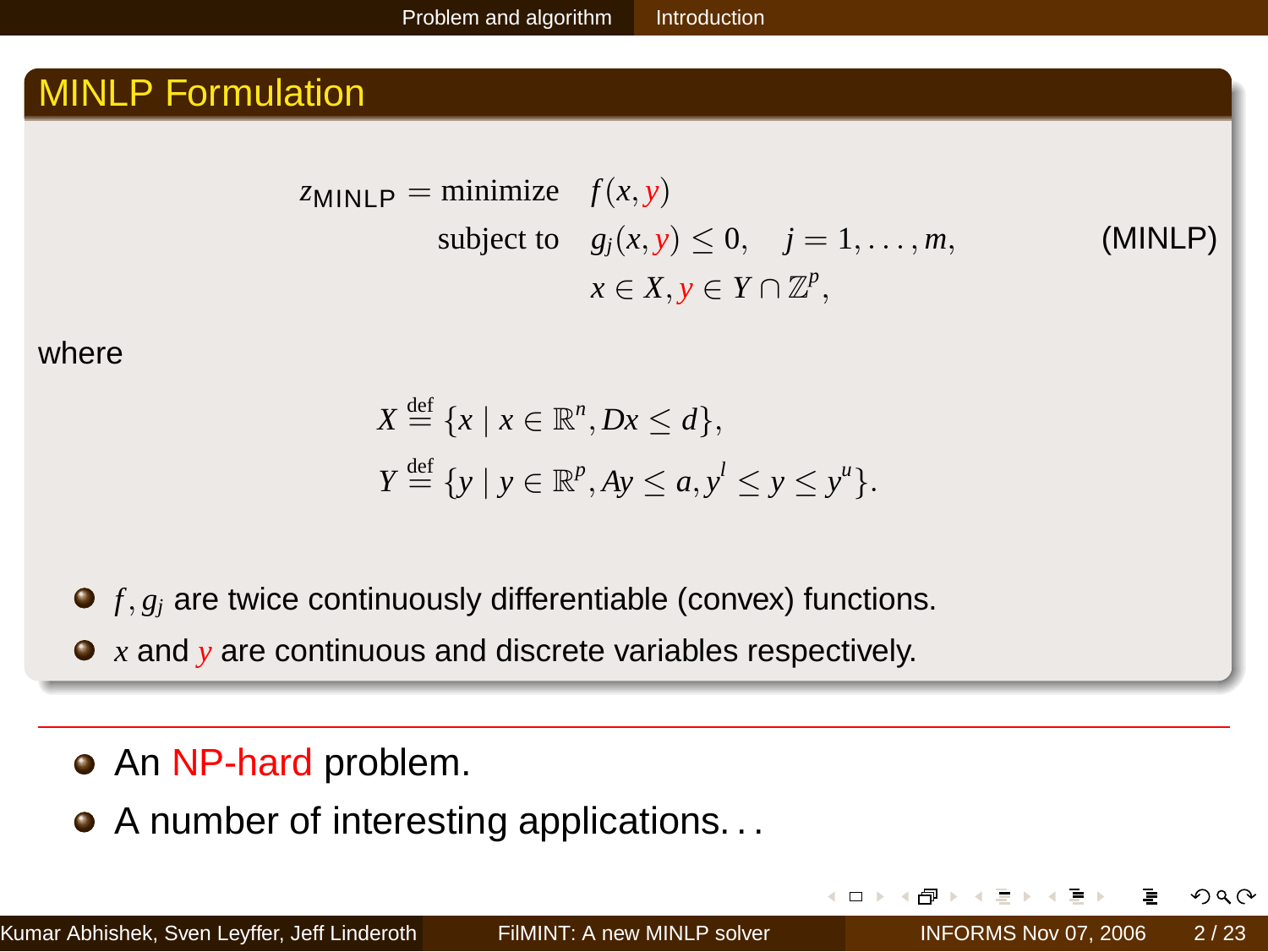# **Motivation**

- LP/NLP Algorithm by Quesada and Grossmann [1992].
- **Early implementation by Leyffer [1993]: 10**  $\times$  **faster than OA.**
- Advent of modern, flexible Branch and Cut framework.
- Want to use MILP framework's advanced features for our problem.
- **•** Steady improvements in nonlinear programming solvers.
- FilMINT uses FilterSQP, a robust, active set solver for solving NLPs, and MINTO for the MILP framework.
- In order to describe the algorithm, we next define some problems.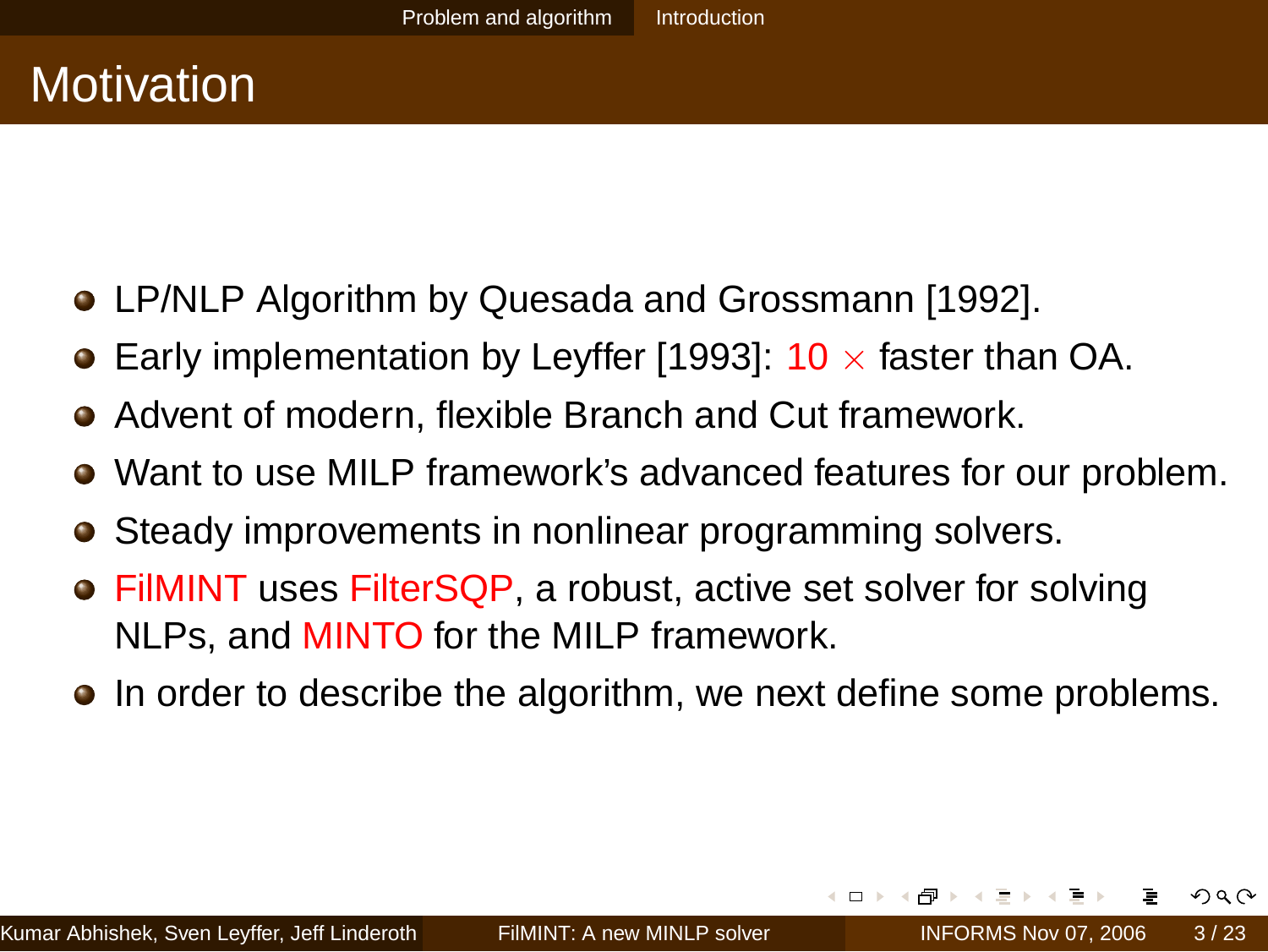### <span id="page-3-0"></span>NLP subproblem for a fixed  $y$  (say  $y^k$ )

$$
z_{\mathsf{NLP}(y^k)} = \text{minimize} \quad f(x, y^k)
$$
\n
$$
\text{subject to} \quad g_j(x, y^k) \le 0 \quad j = 1, \dots, m,
$$
\n
$$
x \in X.
$$
\n(NLP(y^k))

 $\Rightarrow$  Solution is  $x^k$ .

- $\mathsf{NLP}(y^k)$  feasible  $\Rightarrow$  Upper Bound.
- If [NLP\(](#page-3-0)*y k* ) infeasible, NLP solver detects this and gives solution to:

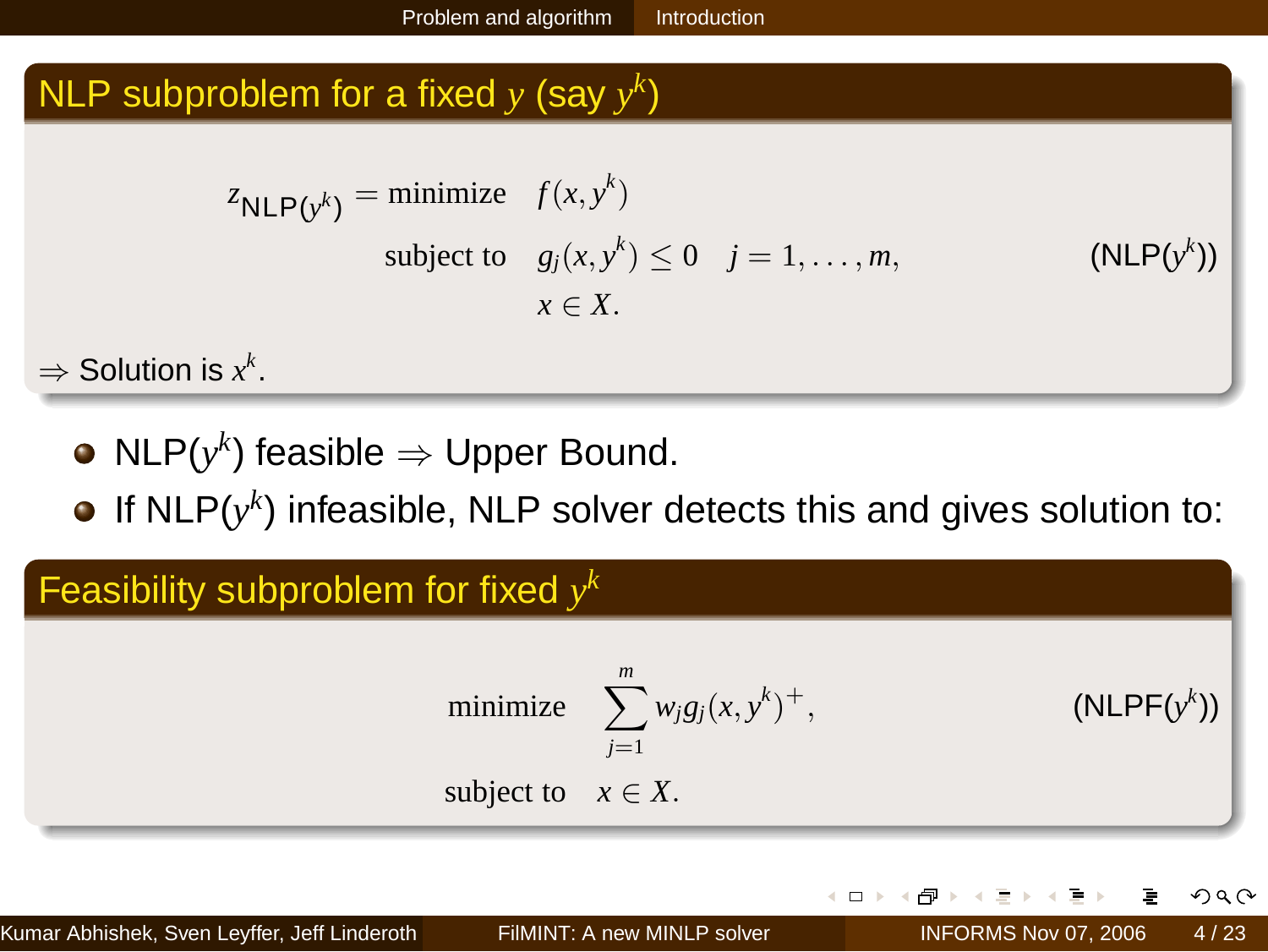#### NLP Relaxation for a node with bounds (*l*, *u*) on y

$$
z_{\mathsf{NLPR}(l,u)} = \text{minimize} \quad f(x, y)
$$
\n
$$
\text{subject to} \quad g_j(x, y) \le 0 \quad j = 1, \dots, m,
$$
\n
$$
x \in X, y \in Y,
$$
\n
$$
l \le y \le u.
$$
\n(NLPR(l, u))

Convexity of  $f$  and  $g_j \Rightarrow$  linearizations about any point  $(x^k, y^k)$ outer-approximate the feasible set, and underestimate the objective function.

$$
f(x^k, y^k) + \nabla f(x^k, y^k)^T \begin{bmatrix} x - x^k \\ y - y^k \end{bmatrix} \leq \eta
$$
 (OA $(x_k, y_k)$ )  

$$
g_j(x^k, y^k) + \nabla g_j(x^k, y^k)^T \begin{bmatrix} x - x^k \\ y - y^k \end{bmatrix} \leq 0 \quad j = 1, ..., m.
$$

 $\leftarrow$   $\Box$   $\rightarrow$ 

ЭÞ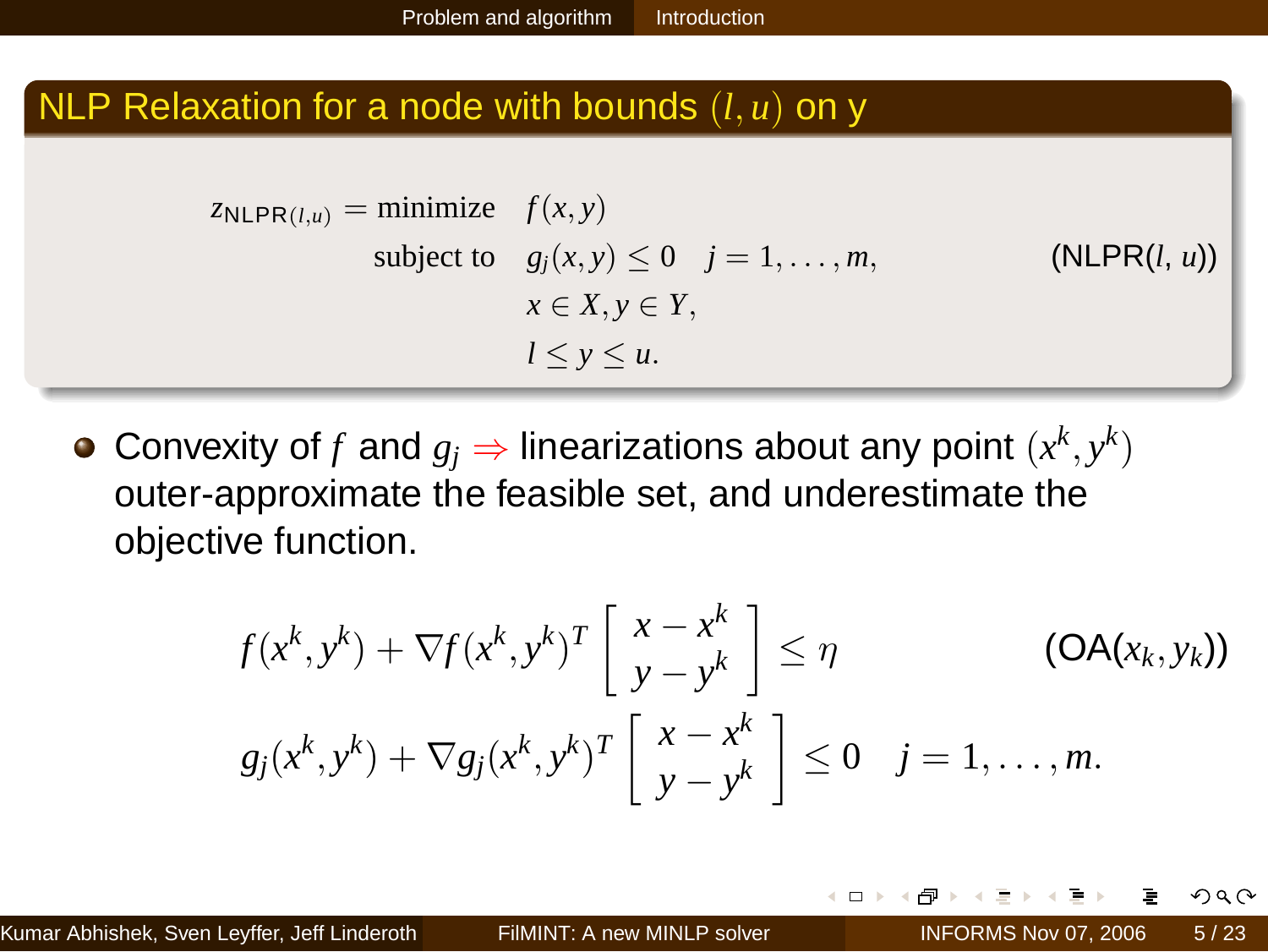#### Outer-Approximation based MILP Master Problem

 $z_{\text{MP}}(\mathcal{K}) =$  minimize  $\eta$ subject to  $f(x^k, y^k) + \nabla f(x^k, y^k)^T \left[ \begin{array}{c} x - x^k \\ y - x^k \end{array} \right]$  $\begin{bmatrix} x - x^k \\ y - y^k \end{bmatrix} \leq \eta \ \ \forall (x^k, y^k)$  $(MP(\mathcal{K}))$  $g_j(x^k, y^k) + \nabla g_j(x^k, y^k)^T$  $\begin{bmatrix} x - x^k \\ y - y^k \end{bmatrix} \leq 0 \ \ \forall (x^k, y^k) \in \mathcal{K} \ \ j = 1, ..., m$  $x \in X, y \in Y \cap \mathbb{Z}^p$ .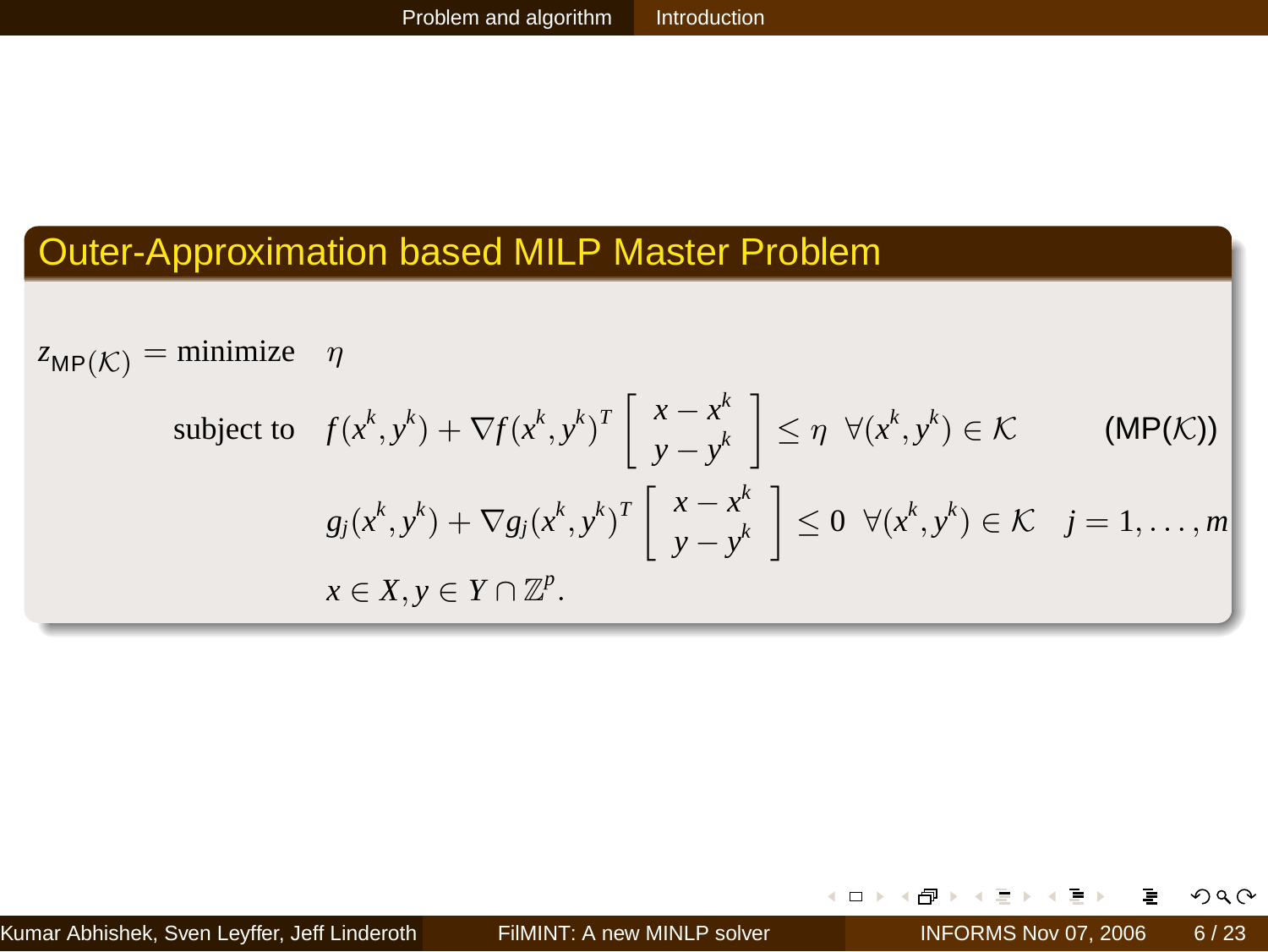## LP/NLP based Branch and Bound Algorithm



 $\leftarrow$   $\Box$   $\rightarrow$ 

凸

÷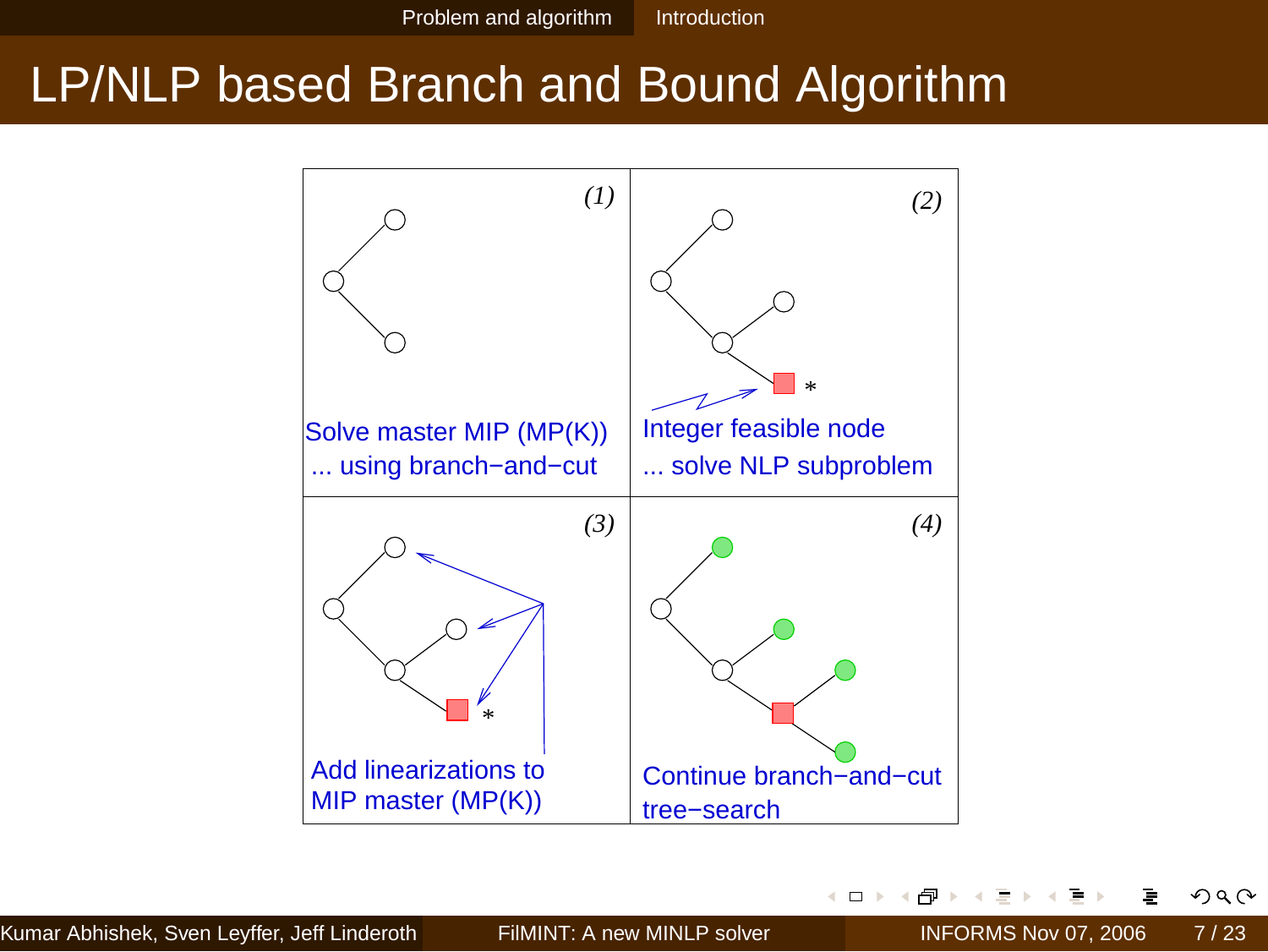## Computational Experiments and features explored

- **More than 250 MINLP instances from various sources.**
- Classified as easy  $(< 1$  min), moderate (1 min 1 hour), and hard  $($  1 hour) using MINLP-BB, a nonlinear branch-and-bound solver.
- Ran with 4 hour time limit on processors with 1.8GHz clockspeed and 2 Gb RAM.
- Show performance profiles to summarize the results.
- Probability that solver *i* is at most *x*-times worse than the best.
- Time used as metric for moderate instances, and solution value (gap to best known upper bound) for hard instances.

We now show the features explored with FilMINT:

- **1** MILP features
- <sup>2</sup> Linearization management.
- <sup>3</sup> Linearization generation.

 $\leftarrow$   $\Box$   $\rightarrow$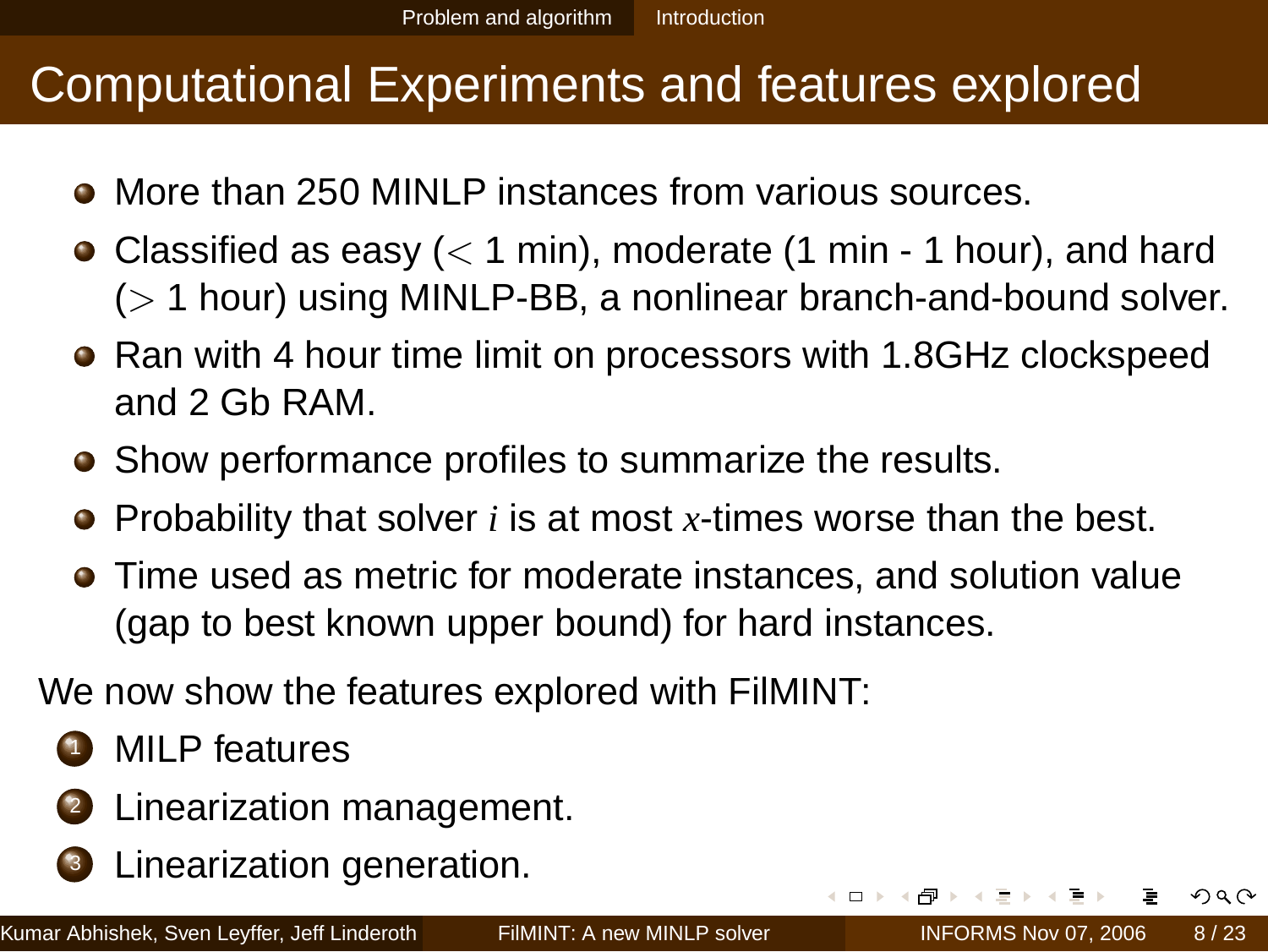## MIP features

- Preprocessing the master problem.
- Cutting planes use cut generation routines in MINTO.
- Primal heuristic use the diving based heuristic in MINTO.
- **•** Branching rules
	- Maximal fractional branching.
	- Strong branching.
	- Pseudo-cost based branching.
- Node selection strategies
	- **a** Best bound.
	- Depth first.
	- **•** Best estimate.
	- Adaptive (best bound + best estimate).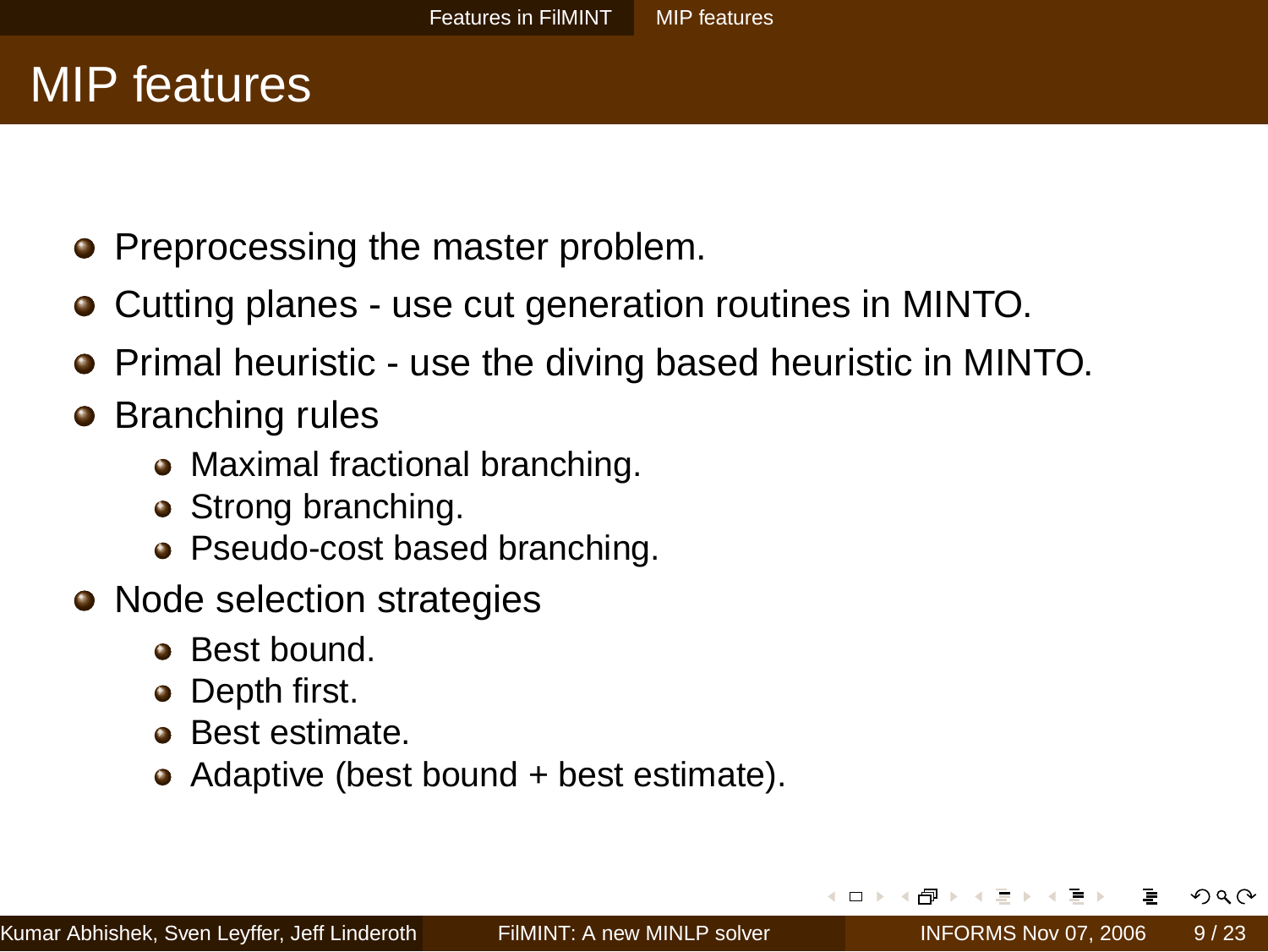## Performance Profiles



Figure: Effect of cuts, heuristics and preprocessing for moderate instances.

|                                              |                             | イロト (何) イミト イヨ) ニヨークダ(^)   |  |
|----------------------------------------------|-----------------------------|----------------------------|--|
| Kumar Abhishek, Sven Leyffer, Jeff Linderoth | FilMINT: A new MINLP solver | INFORMS Nov 07, 2006 10/23 |  |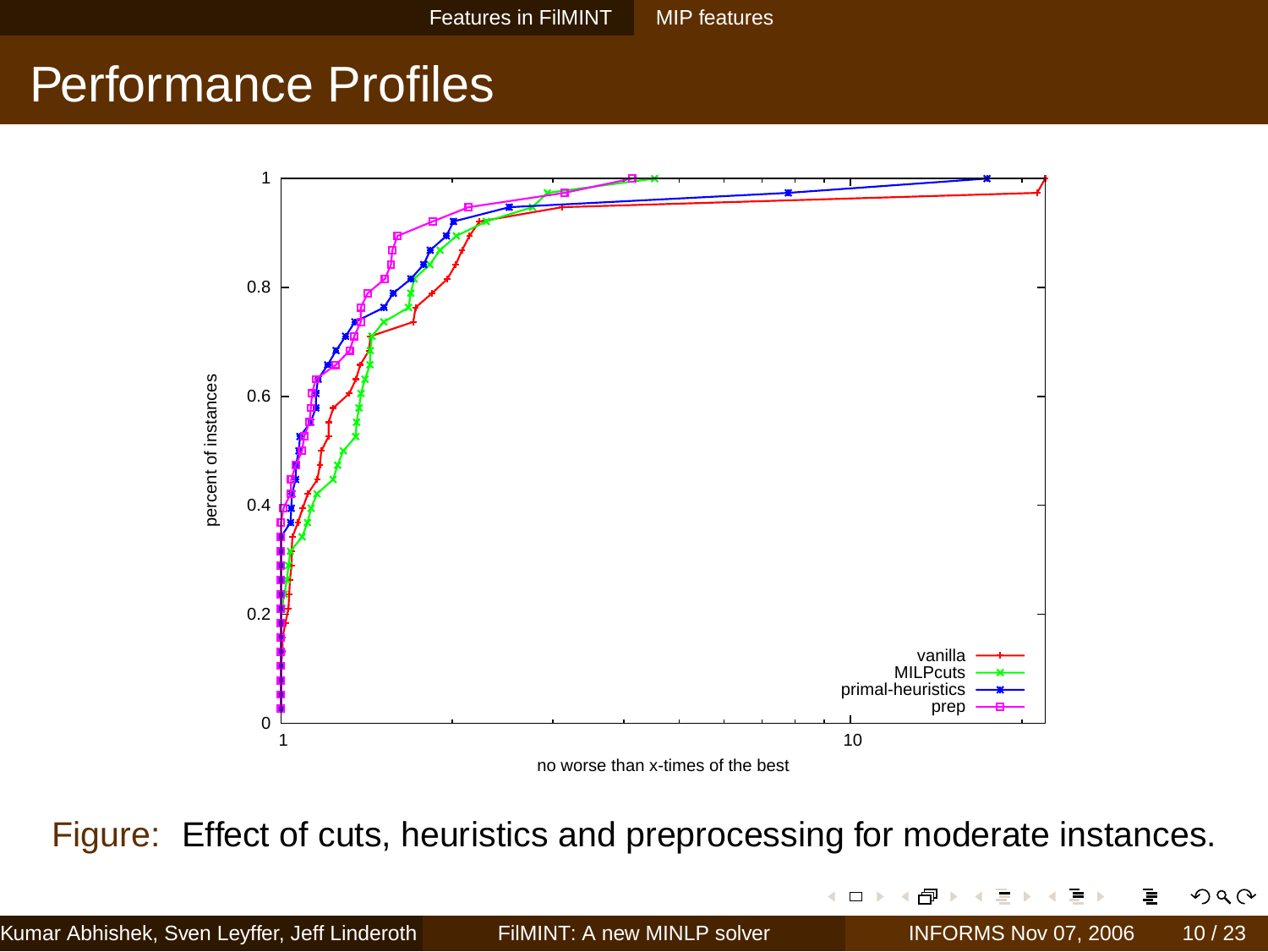

Figure: Effect of cuts, heuristics and preprocessing for hard instances.

 $\leftarrow$   $\Box$   $\rightarrow$ ð ÷

э.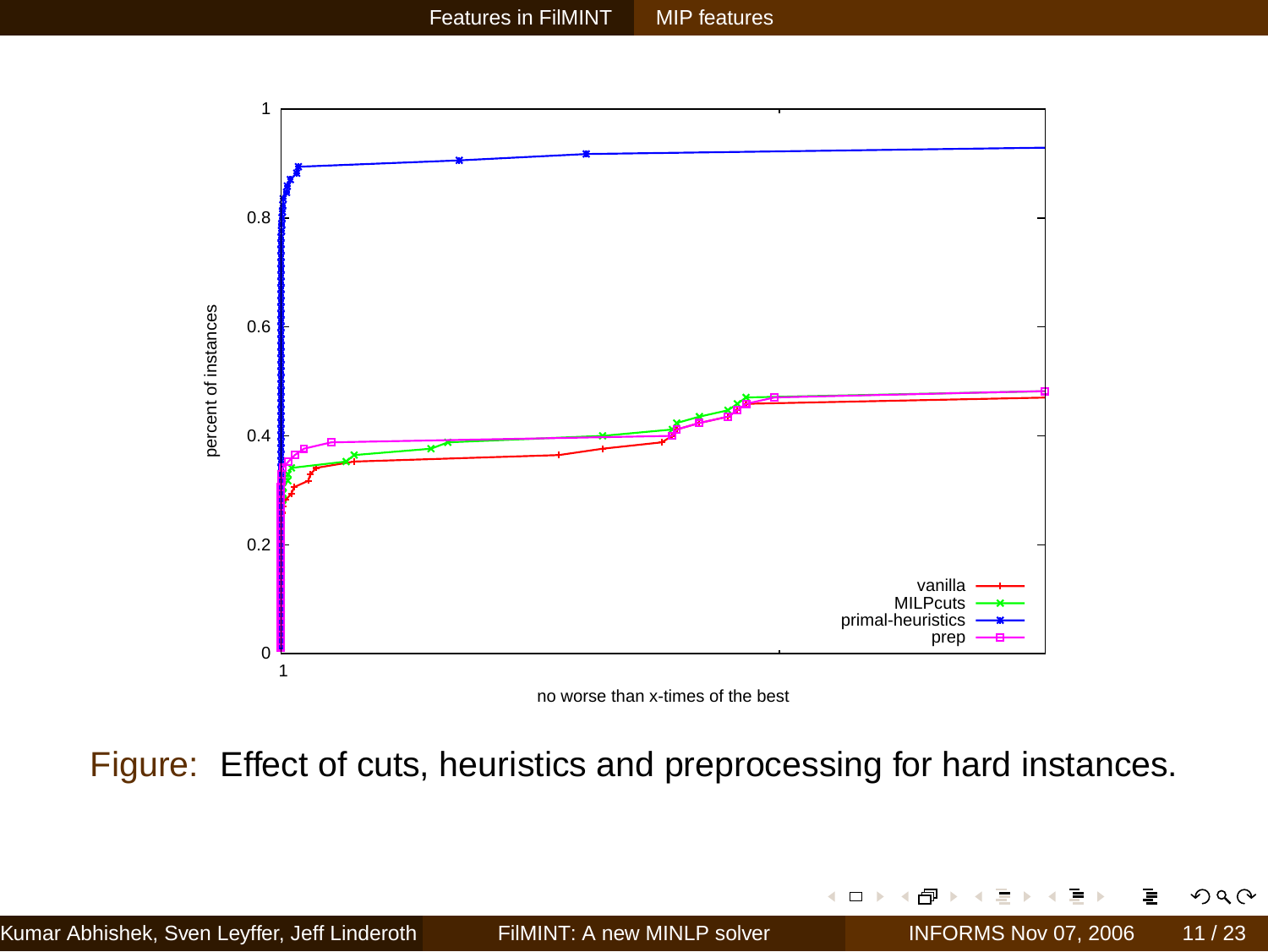

no worse than x-times of the best

Figure: Effect of branching rules for hard instances.

 $\leftarrow$   $\Box$   $\rightarrow$ - 6 メモト メモト

**b** 

ョ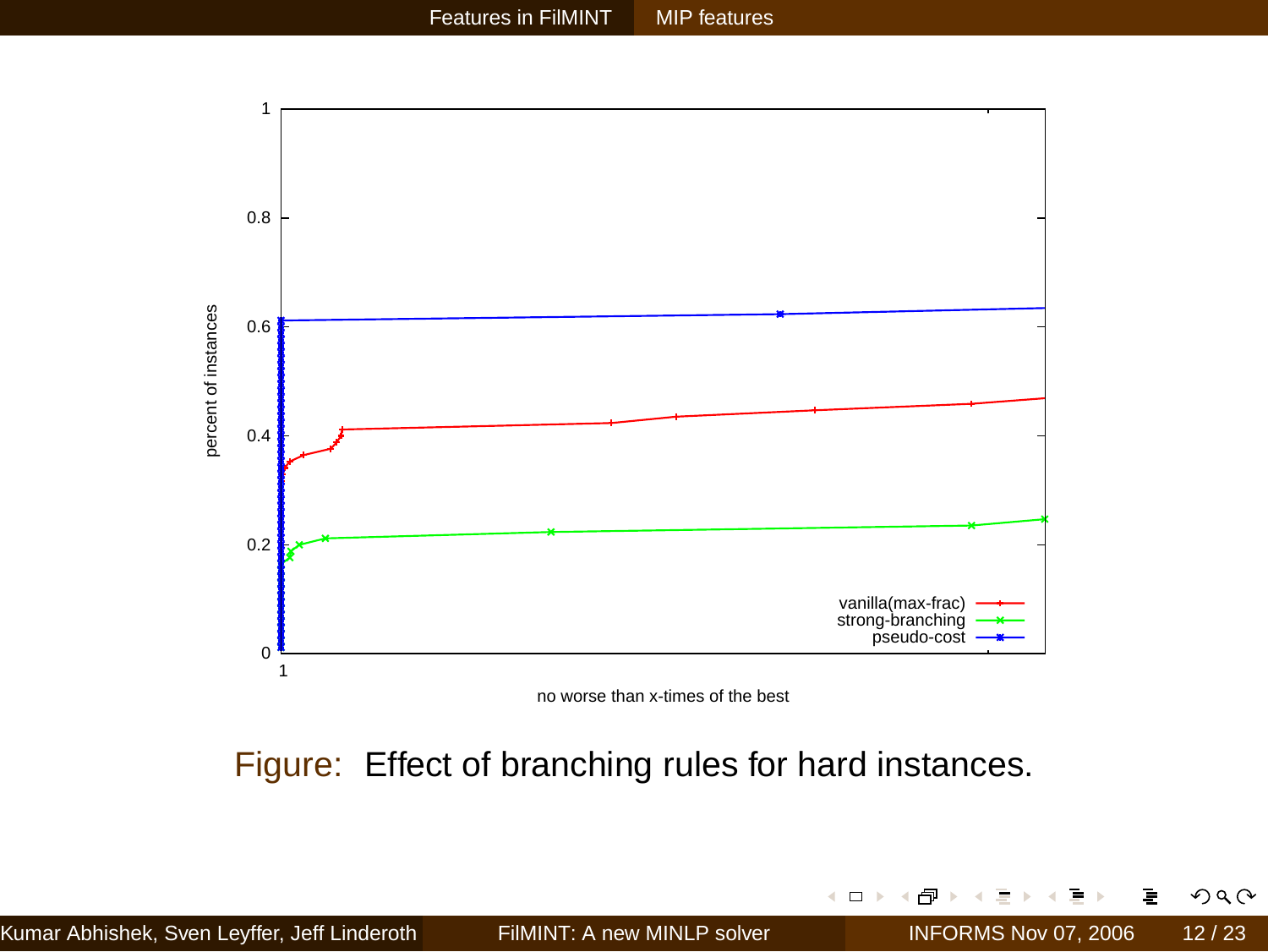

no worse than x-times of the best

Figure: Effect of node selection rules for hard instances.

 $\leftarrow$   $\Box$   $\rightarrow$ - 6 メモト メモト

**b** 

ョ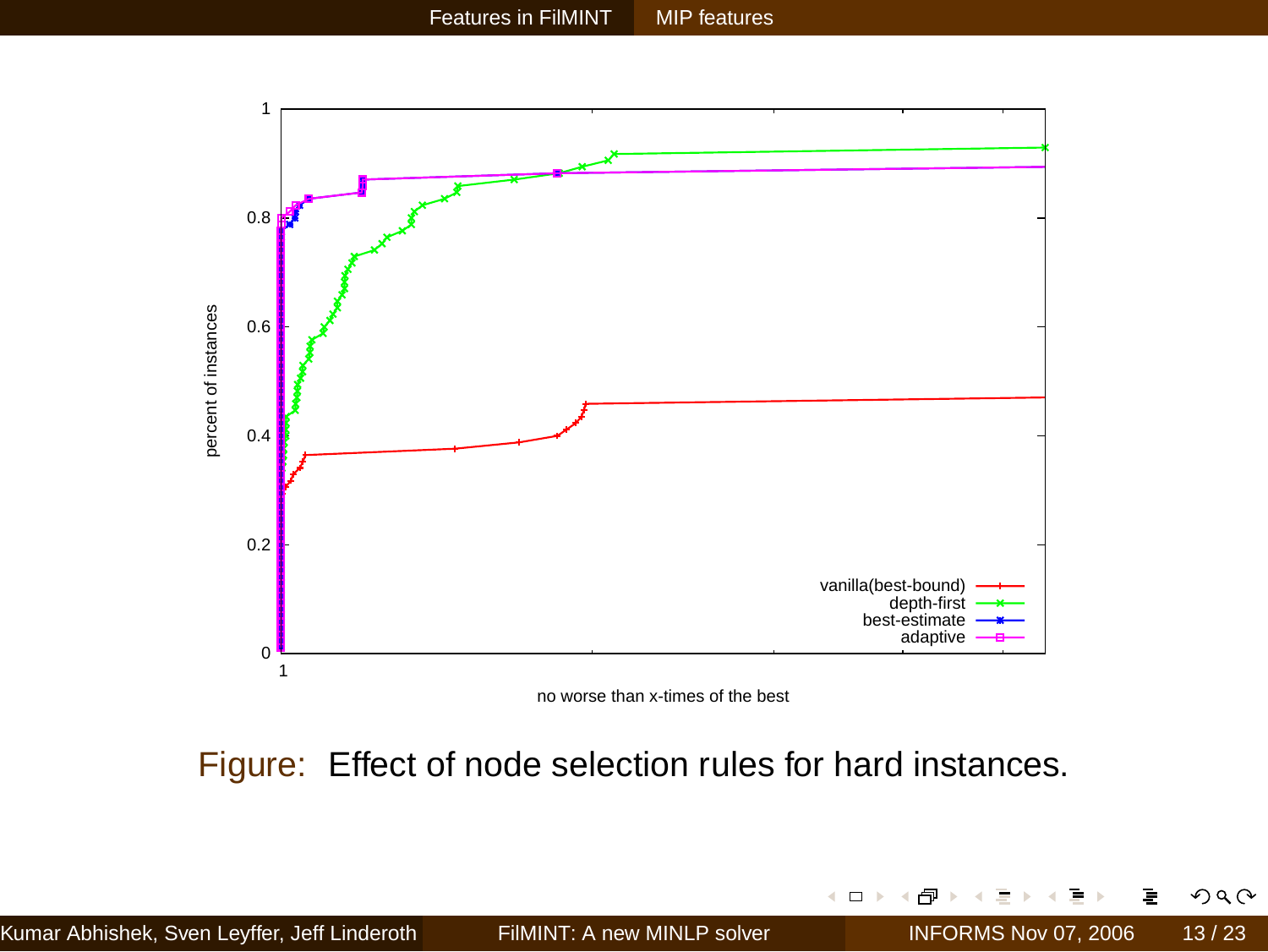# Managing linearizations

Large number of linearizations and other inequalities  $\Rightarrow$  increases the LP solve time and memory requirements.

- Add linearizations only if violated by the current LP solution.  $\bullet$
- Remove constraints if they remain inactive for a long time.
	- Make use of MINTO's row management scheme to do this.
	- MINTO checks if constraint inactive for last 15 iterations.

 $\Omega \propto \Omega$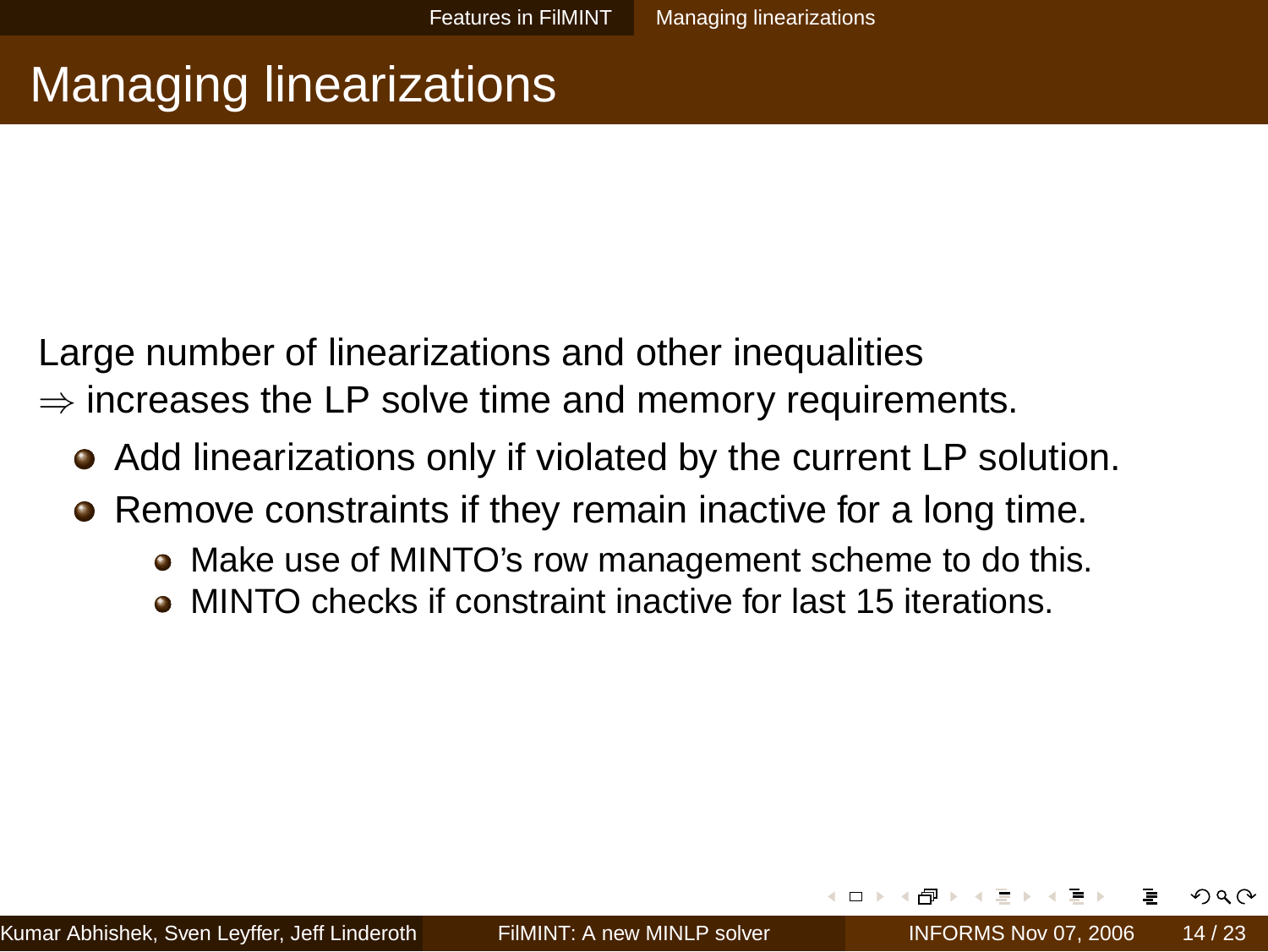

Figure: Effect of linearization management for moderate instances.

 $\leftarrow$  m  $\rightarrow$ - 6 ョ

로 게 크 로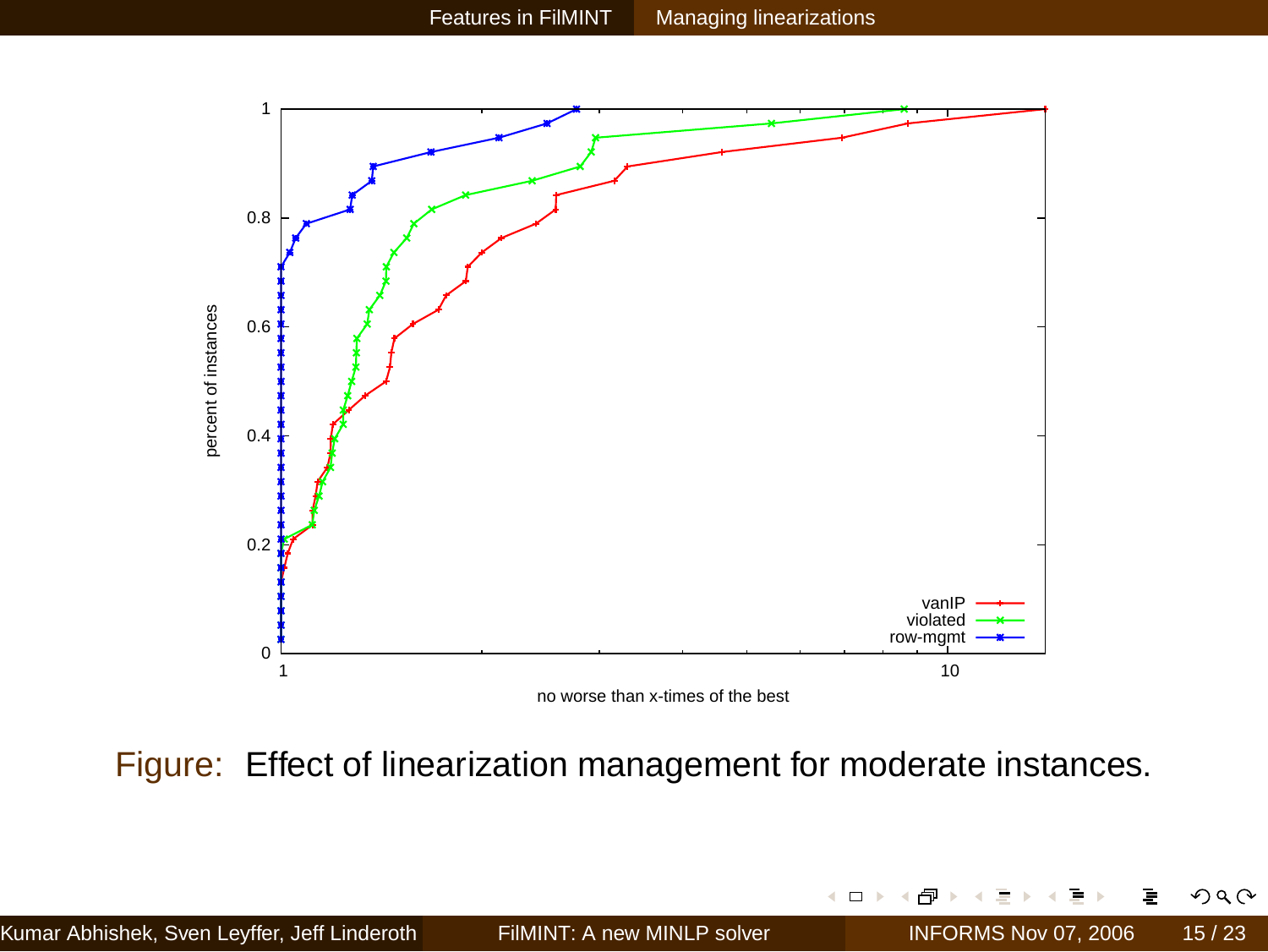## Performance Profiles



no worse than x-times of the best

Figure: Effect of linearization management for hard instances.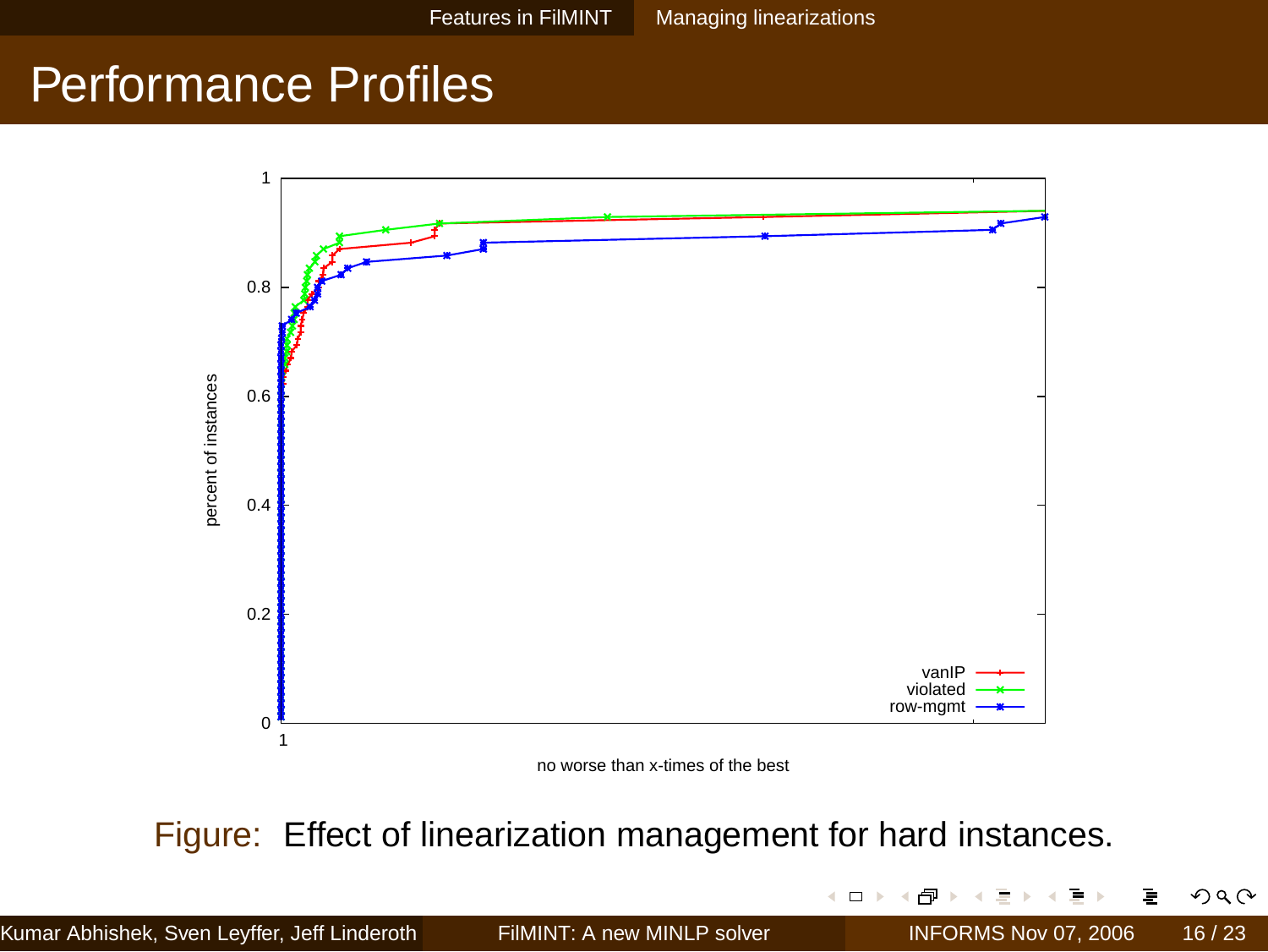## Generating linearizations

We consider simple extensions to generate new linearizations.

- About which points can we generate linearizations.
- How much work to do to generate them.
- Linearizations from [NLP\(](#page-3-0) $y^k$ ) fixed at fractional  $y^k$ .
	- We call this fixfrac.
	- Do not have to wait for integer feasible solution.
- ECP method: do gradient evaluations and linearize instead of solving NLPs.
- We can solve an NLP by varying the number of variables that we fix.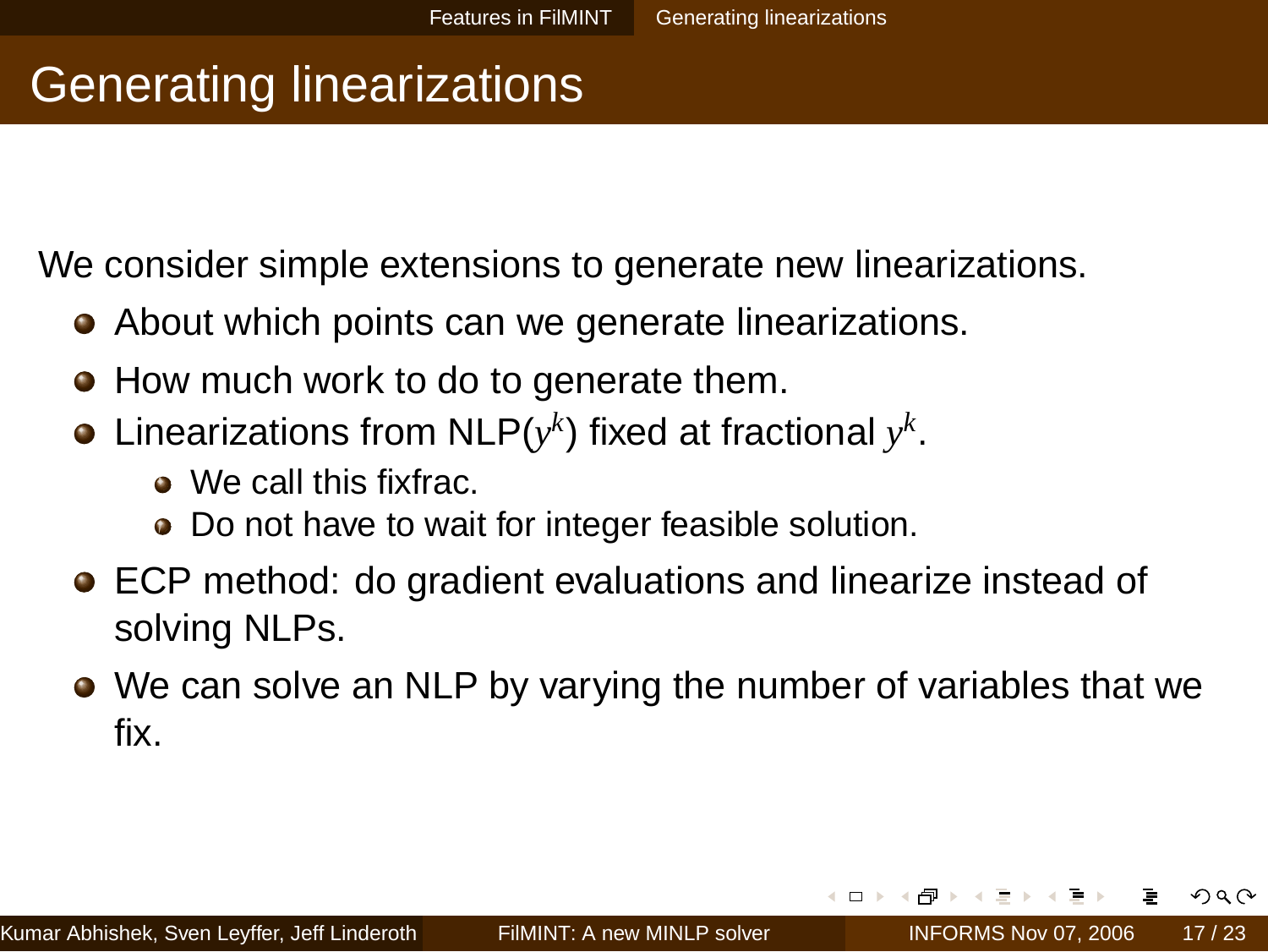

Cut generation strategy depends on:

- $\rho(d)$  probability of generation of new linearizations at a node.
	- **•** Depends on the depth *d* of the node.

$$
\bullet \ \rho(d) \equiv \beta 2^{-d}.
$$

At present: same strategy for fixfrac, ECP, and NLPR.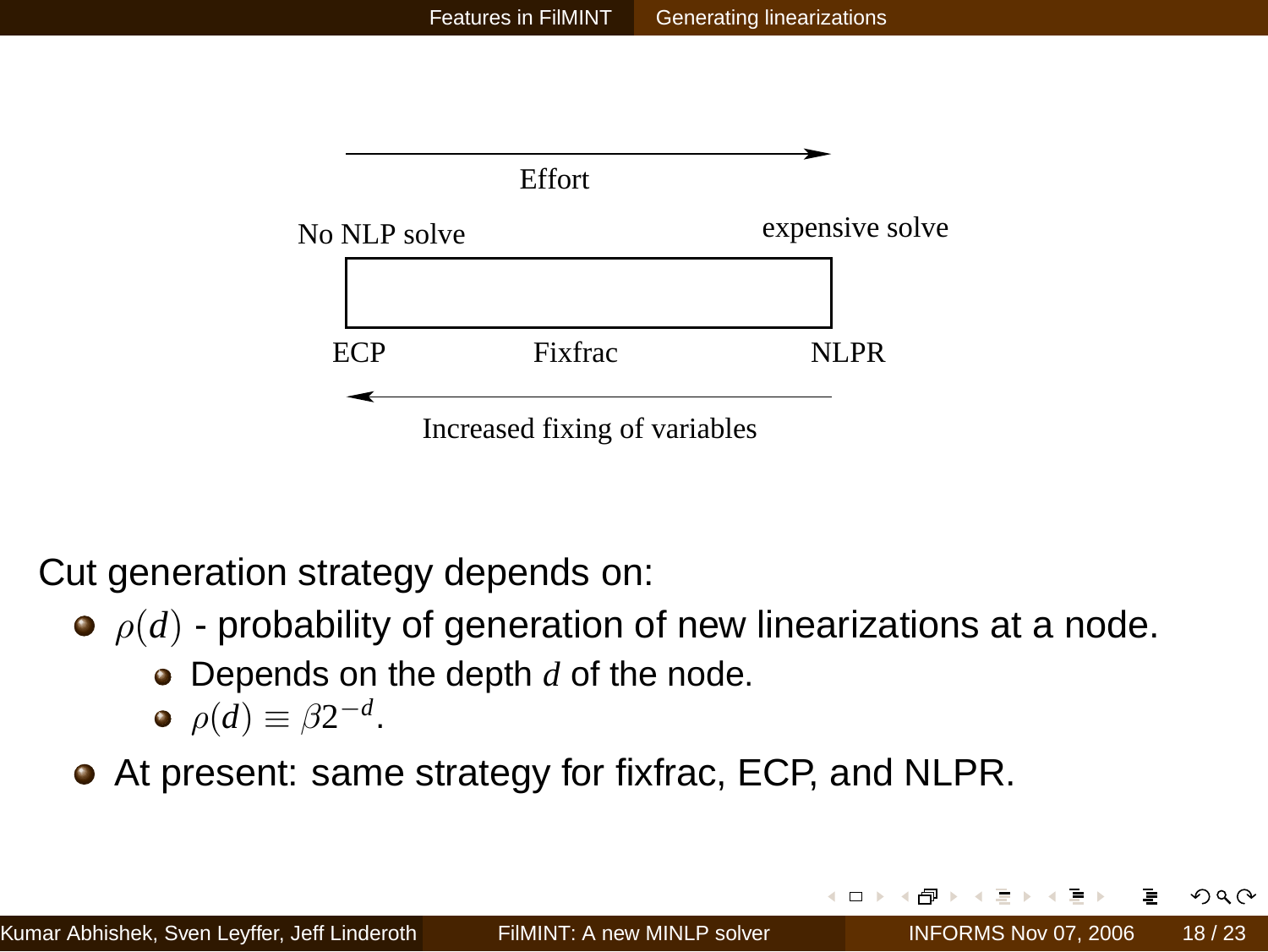

no worse than x-times of the best

Figure: Effect of linearization generation for moderate instances.

 $\leftarrow$   $\Box$   $\rightarrow$ 

ð

Ξ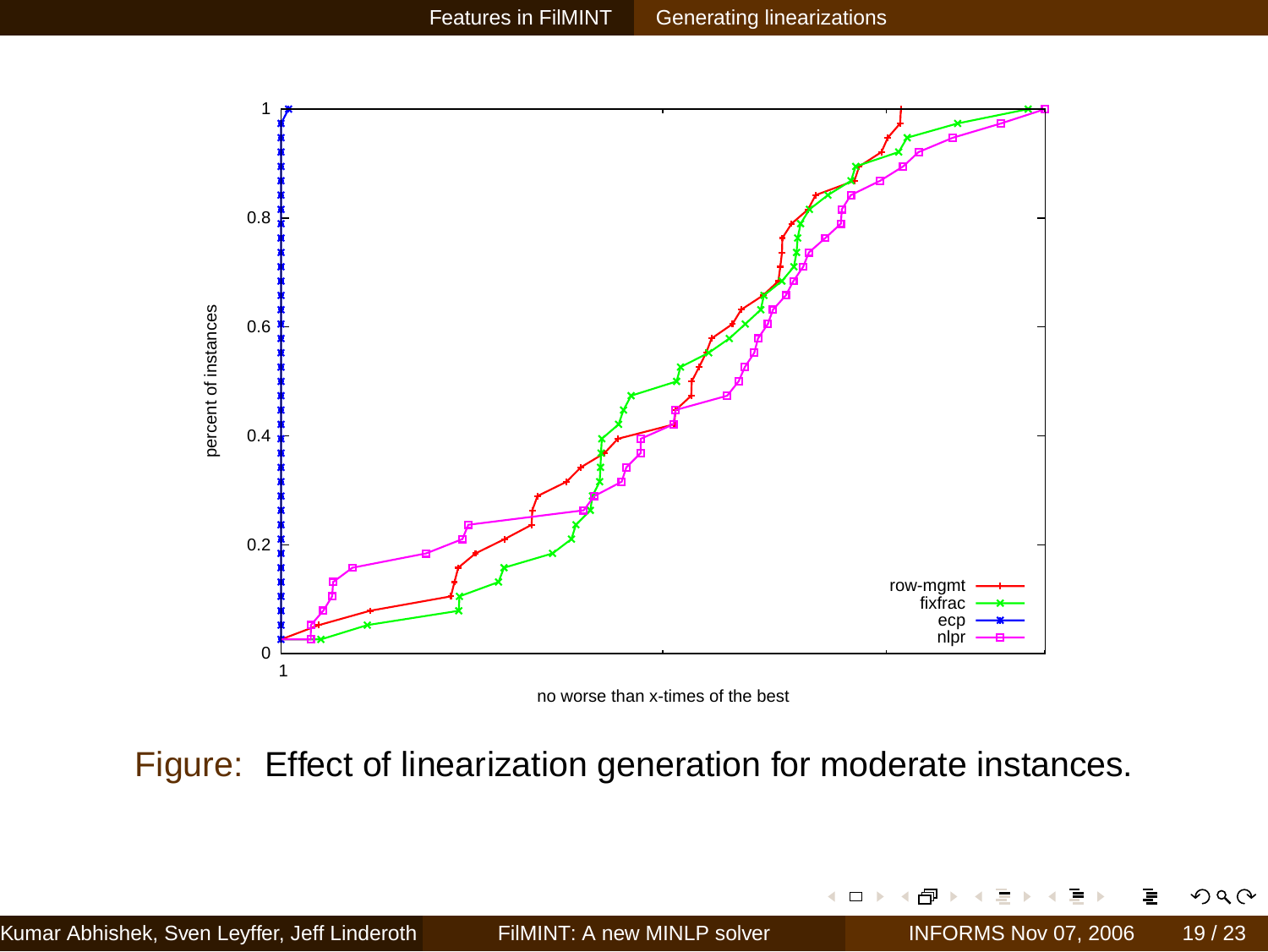

 $\leftarrow$   $\Box$   $\rightarrow$ € ÷ **b**  $\left($ в  $299$ 

ł

Figure: Effect of linearization generation for hard instances.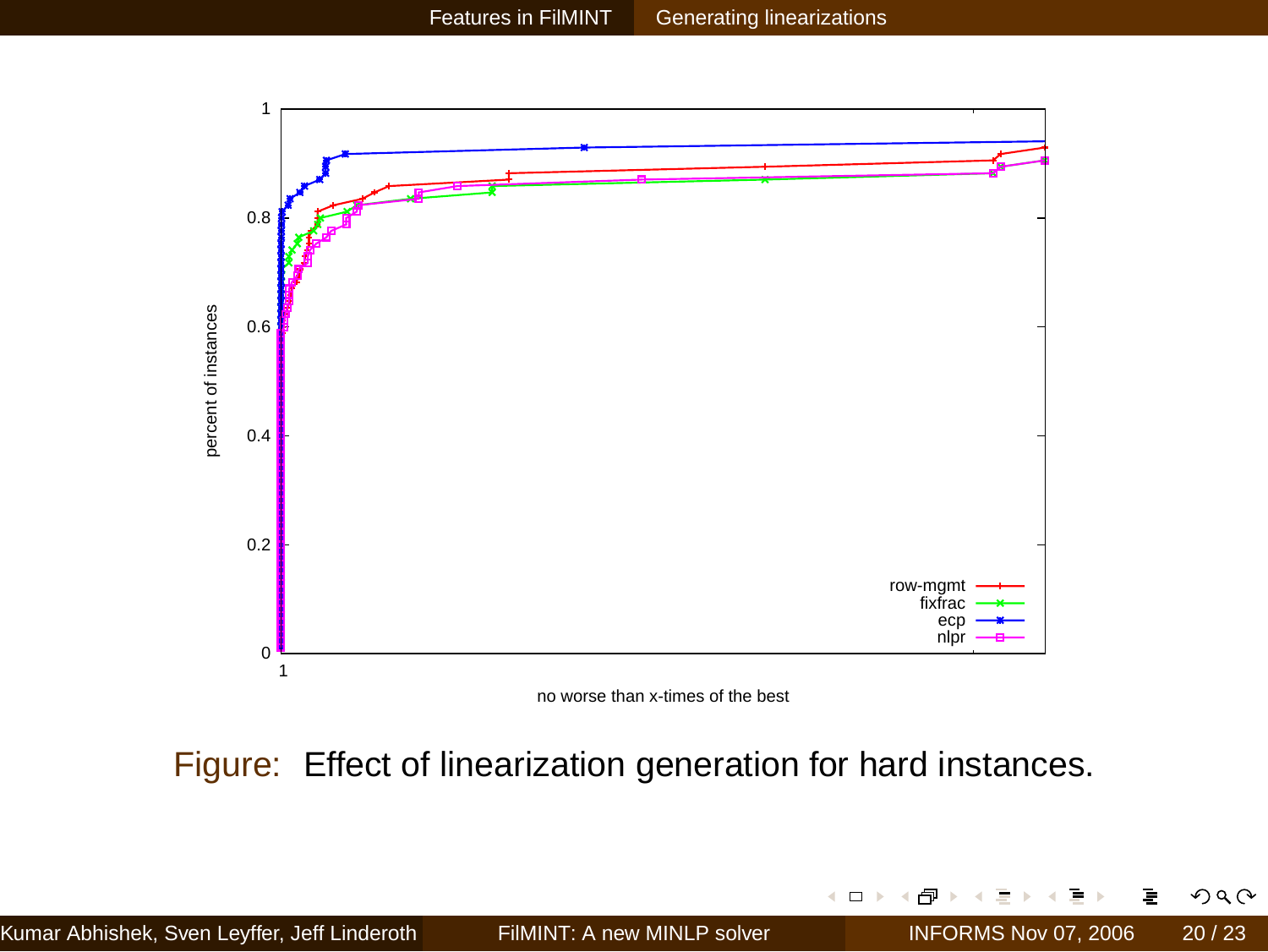

Figure: Comparing FilMINT with other solvers for moderate instances.

 $\leftarrow$   $\Box$   $\rightarrow$ ð ÷

э.

∍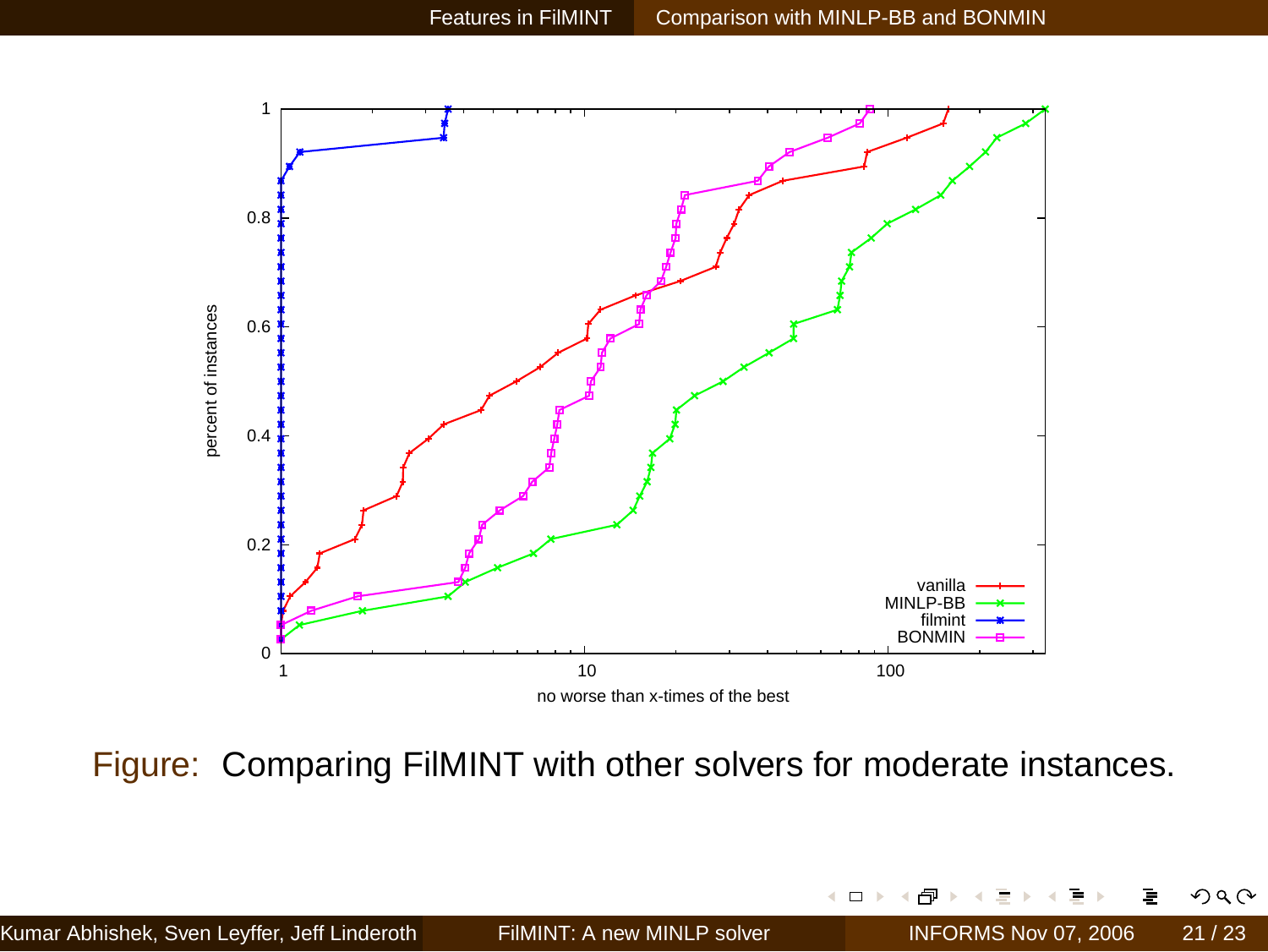

Figure: Comparing FilMINT with other solvers for hard instances.

 $\leftarrow$  m  $\rightarrow$ 虛 ÷. **b** 4 в  $299$ 

ł